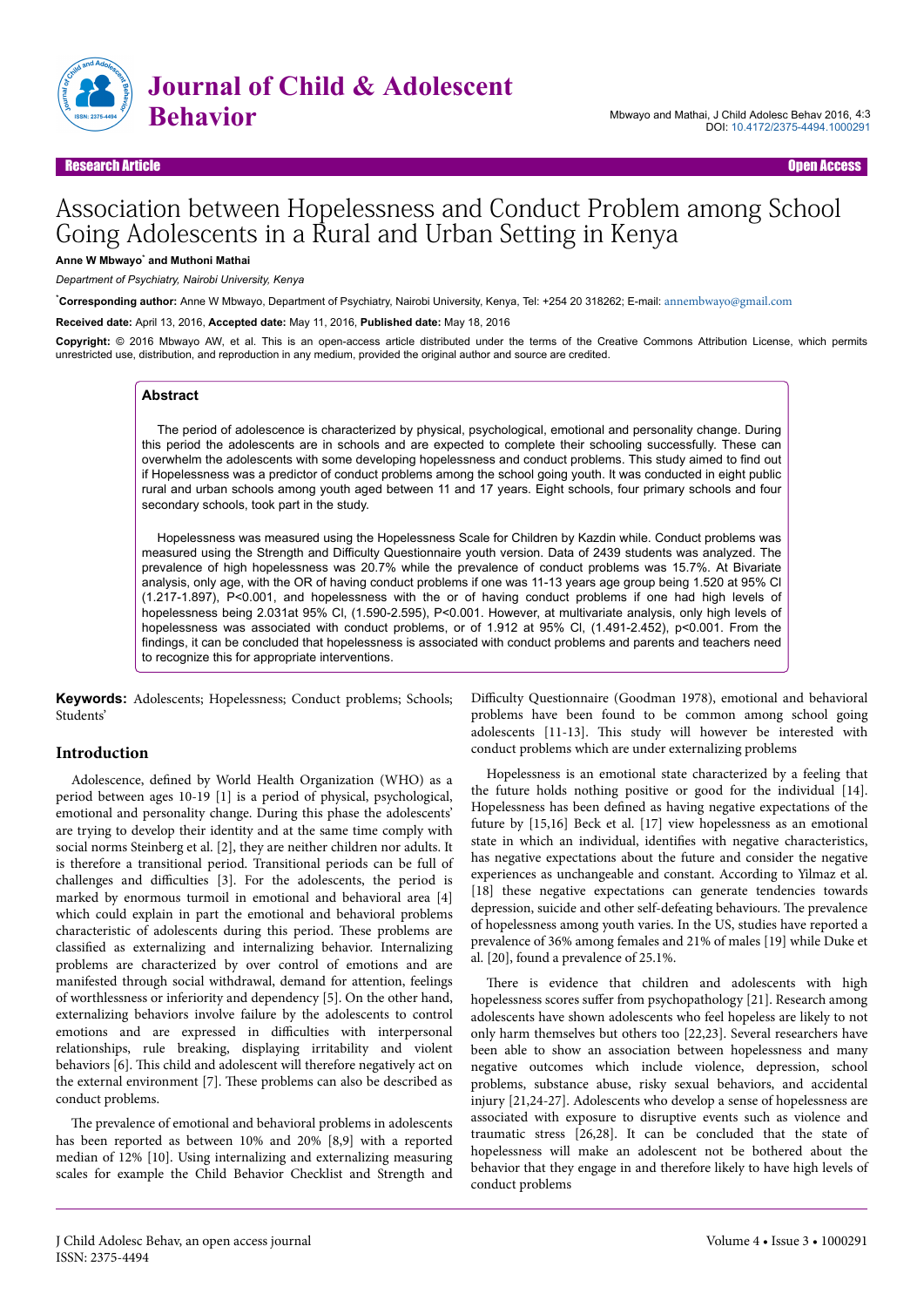## Page 2 of 4

Violence is part of the conduct problem items within the Strength and Difficulty Questionnaire (SDQ) (I fight a lot). On the other hand hope among adolescents has been associated with lower levels of externalizing behaviors such as aggressiveness and delinquent behavior [29].

In Kenya, there currently is paucity of literature on hopelessness and its association to conduct problems. As a result this study then sought to answer the question: is hopelessness associated with conduct problems among school going youth in a rural and urban setting in Kenya? Many school children are punished by their teachers for conduct problems. Punishment methods range from doing unpleasant activities as other students are in class learning or doing private studies; being suspended from school for a number of days and reporting back with the parents to discuss the conduct problems, to the most extreme where the student is expelled from school. All these interfere with learning. Нe parent on the other hand gets frustrated as they continue being summoned to school to discuss the child's misbehavior. Conduct problems are known to have negative outcome for example dropping out of school without completion [30], crime, alcohol and substance dependence, mental health problems [31].

This study is therefore important as a baseline for interventional strategies to reduce the levels of hopelessness and conduct problems. There was no published literature found on the relationship between hopelessness and conduct problems among school going youth in Kenya. Conceptually, this study assumed that those students with high levels of hopelessness would score high on conduct problems. Other variables that were also tested in the model were age of the students, whether the student was in primary or secondary school or whether the school was in a rural or urban area.

## **Measures**

The study used the researcher constructed social demographic questionnaire, the adolescent self-report version of the Strength and Difficulty Questionnaire (SDQ) [32] and the Hopelessness Scale for Children [33]. Нe hopelessness scale measures negative expectations of the future in relation to oneself and the world. Нough the scale was originally applied for children aged between 6-13 years, it has also been used for older children [26,34-36]. Нe scale consists of 17 items, which are noted as right or wrong, with the score being either 0 or 1. Scores equal to or above 7 are considered as high hopelessness, scores 5-6 as medium hopelessness, and scores of 4 or less as low hopelessness. For this study, low and medium scores were combined and categorized as none or low hopelessness while those who scored 7 and above was categorized as high hopelessness. Conduct problem was drawn from the conduct items of SDQ: I get angry and often loose my temper; I usually do as I am told; I fight a lot; I am often accused of lying or cheating; I take things that are not mine.

## **Method**

This study was carried out among students aged between 11-17 years in eight schools, four in a rural setting and the other four in an urban setting. In a rural sub district of one of the districts of central Kenya, two primary schools and two high/secondary schools were randomly selected. In the same way, in the urban center, the capital of Kenya, four schools, two primary and two secondary schools were randomly selected from one urban sub district of Nairobi. Out of the eight, four schools were primary schools (11-13/14 years) while the other four were high/secondary schools (14-17 years), four of either

category in both rural and urban setting. Нe public education system in Kenya comprises of 8 years in primary schools (class/grade 1 to 8), followed by 4 years in secondary/high schools and 4 years in the university for the undergraduate degree. On average children are enrolled in class 1 when they are about 6/7 years, and so exit high school at about 18/19. A few can be slightly younger or older. Two national exams are sat, one at the end of class 8 and another at the end of high. Most children are enrolled to primary schools near their homes. However, the students get to go to a high school of their choice based on the performance of the national examination sat at the end of class 8.

Ethical clearance was sought from the IRB of Kenyatta National Hospital and University of Nairobi. Clearance was also sought from the Kenya Government agency- National Council for Science and Technology, the education departments of the two areas and the school heads. Consent was also sought from parent for the youth who were less than 18 years while assent was sought from the participants as they were less than 18 years.

Data was collected between September and November 2008. In the primary schools, data was collected from classes four to class seven and are aged between 10/11 years to about 13 years. In the high schools, data was collected from form ones to form threes, whose age range is roughly 14-18 years. In the primary schools, trained research assistants assisted the students read the assent documents and then sign the assent forms. Нe same assistants read loudly the items of the two scales to the students and allowed them time to respond. Нis process allowed the students to move at the same pace as some could be slow. In the high schools, the research helped in distribution of the assent documents, assent forms and the instrument to the students and students filled them independently. Completed questionnaires were put in a box and were later carried for safe keeping and analysis.

Out of a total of 2500 consents sent to the parents for the youth who were within the study classes 2439 consents were returned. Out of these, a few students were outside the age range while a few questionnaires were not properly completed and hence left out. At the end, a total of 2411 questionnaires had their data analysed using SPSS version 21. Bivariate and multivariate analyses were carried out.

## **Results**

A total of 2439 students participated in the study comprising of 1230 (50.4%) female and 1209 (49.6%) males. Нe age of the students was grouped into two 11-13 and 14 to 17. Нe 11-13 year olds were 1219 (50%) and the 14-17 were 1220 (50%). Нe urban students were more than the rural students, with the urban students totaled 1425 (58.4%) while the rural students were 1014 (41.6%). Нe primary school students were more than double the secondary schools at 1685 (69.1%) while the secondary school students were 754 (30.9%).

The prevalence of high hopelessness was 20.7% while the prevalence conduct problem was 15.7%. To find out if there was any association between social demographic characteristics (age, gender, location of school and rural and urban sites) and conduct problem, bivariate analysis was first conducted. Only age was statistically significant in relation to conduct problem, with the OR of having conduct problems if one was in the 11-13 years age group was 1.520 at 95%Cl (1.217-1.897), and P<0.001. At the same bivariate analysis, high levels of hopelessness was associated with conduct problem with the OR of having conduct problems if one had high levels of hopelessness being 2.031 at 95% Cl, (1.590-2.595), P<0.001.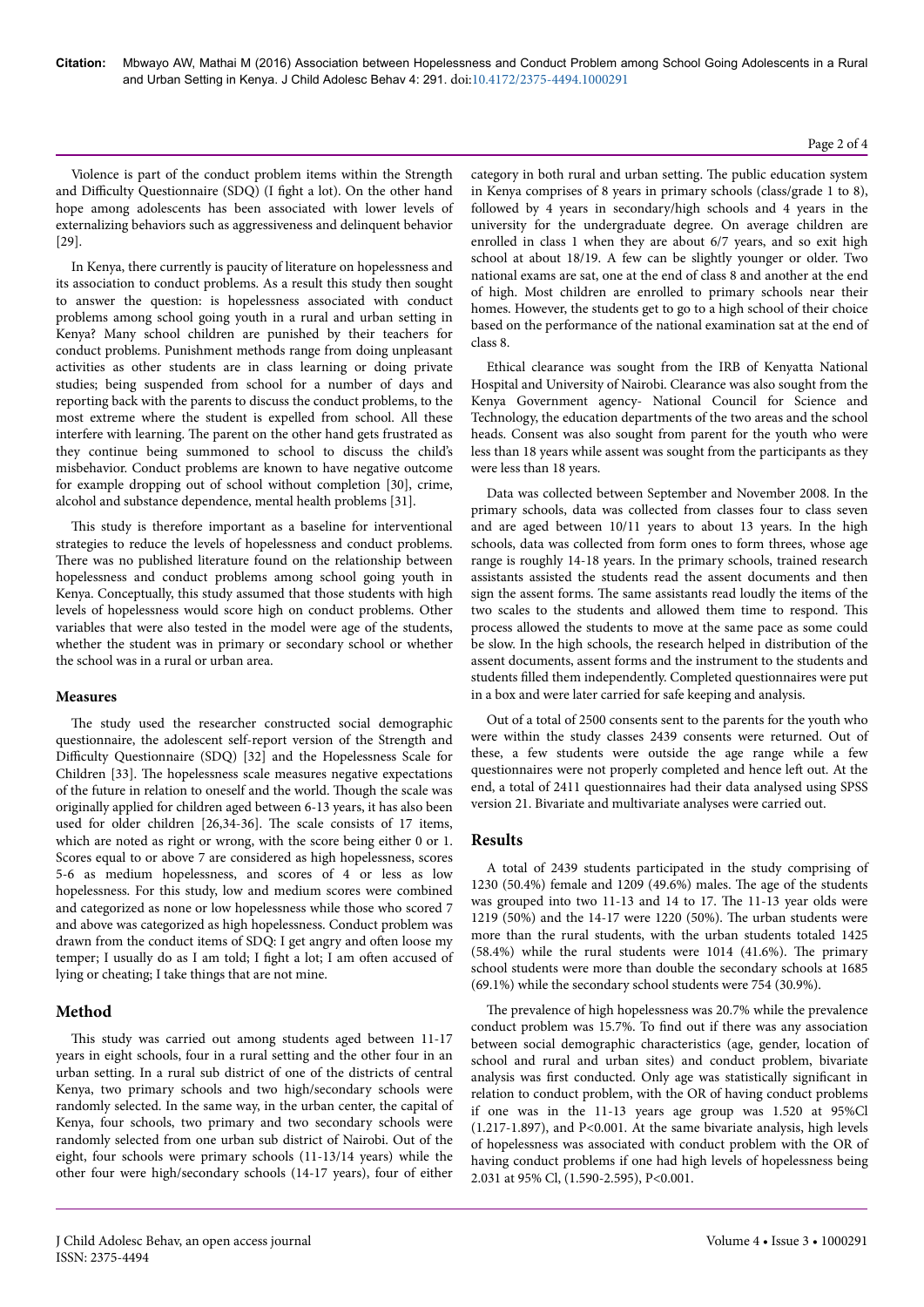#### Page 3 of 4

At the multivariate analysis, only high levels of hopelessness was a predictor of conduct problems with the OR of having conduct problems if one had high levels of hopelessness compared to low levels of hopelessness being 1.912 at 95% Cl, 1.491-2.452, with p<0.001. From these results, we are able to conclude that high levels of hopelessness are associated with conduct problems among school going adolescents in the study areas.

# **Discussions**

This study investigated if high hopelessness levels predicted conduct problem among among school going adolescents. Нe results have shown that hopelessness is a predictor of conduct problems among the school going adolescent in the study sites. Нe prevalence of hopelessness in this study (20.7%) seems to differ slightly from other studies. A study among adolescents in Kosovo by Fanaj et al. [37] found a prevalence of 19.6% almost similar to the findings of this study. However, Duke et al. [20] found prevalence of hopelessness to be 25.1%, higher than this current study. Нe prevalence of hopelessness between males and females seem to differ across studies. While this study did not find a statistical significant difference between males and females in levels of hopelessness, other reported have found mixed findings. Bolland et al. [25] found males to have higher levels of hopelessness while the US National Centre for Chronic Disease prevention and Health Promotion [19] have reported prevalence of hopelessness among females to be 36%, higher than that found among males (21%). It could be possible that the differences found in this study and those mentioned above could be due to cultural differences in the areas of study. Bolland et al. [25] was studying youth in high poverty areas but this study did not look at a special area in either rural or urban setting.

The findings of this study that hopelessness is associated with conduct problems seems to correspond to other studies that have associated hopelessness with increased levels of anti-social behavior in different settings among adolescents. In a study of 225 teenagers living in an urban housing project, DuRant et al. [38] found that teenagers who reported use of violence had high levels of hopelessness. Bolland et al. [23] in a city of violent behavior among boys and girls from inner city found that hopelessness was a strong predictor of violent behavior. Duke et al. [20] found that moderate – high levels of hopelessness were independent predictors of violent related outcome [39-42].

The findings of this study have implication for parents/caregivers and teachers and other stakeholders dealing with adolescents. Нe people dealing directly with the adolescents particularly parents and teachers have to realize that the adolescents suffer from hopelessness. Unlike conduct problems whose actions and behaviors are observable, hopelessness is not observable. Of great importance to the teachers and parents is that an adolescent with high levels hopelessness is likely to have conduct problems. This suggests that there is need to constantly assess for hopelessness and carry out the appropriate interventions such that punishments should not be the way to deal with adolescents with conduct problems. Questions still remain as to what should be solved first, hopelessness or conduct problems. It not possibly to tell whether the youth lose hope and then engage in conduct behaviors or the conduct behaviors they engage in make them loose hope. Appropriate strategies to reduce the levels of hopelessness among the students and conduct problems need to be thought of and implemented. Нis would ensure that the adolescent would remain in class throughout and not miss due to conduct problems. Нis would increase improved academic outcomes. Нus frequent assessment of mental health would be appropriate in schools. Нis would lead to appropriate interventions being planned and implemented. Since the design of the study could only establish association between hopelessness and conduct problem, there is need for a study that would be able to establish causality. Нis would be important as prevention of hopelessness would be targeted at the right time and point. The Kenyan media reports of students who commit suicide, either after the results of the national examinations have been announced or in between after a student has been punished by either the teacher or the parent. Нis kind of study would therefore provide the basis for correct timing of and the intervention.

# **Limitation**

The study was only done in two sub districts of the country and therefore the results might not be generalized to the whole country. Another limitation was failure to find literature on hopelessness for a similar group and hence lack of reference for the current study or even in the discussion. However, the study was able to point to an area largely not explored and open to possibility of other studies in a related area.

# **References**

- 1. World Health Organization Young people's health (1986) A challenge for society Report of a Study Group on Young People and Health for All by the Year 2000, Technical Report Series, No 731. Geneva: World Health Organization.
- 2. Steinberg D (1987) Basic Adolescent Psychiatry. Oxford: Blackwell Scientific Publications.
- 3. [Goldbeck L, Schmitz TG, Besier T, Herschbach P, Henrich G \(2007\) Life](http://www.ncbi.nlm.nih.gov/pubmed/17440827) [satisfaction decreases during adolescence. Qual Life Res 16: 969-979.](http://www.ncbi.nlm.nih.gov/pubmed/17440827)
- 4. [Rutter M, Graham P, Chadwick OF, Yule W \(1976\) Adolescent turmoil:](http://www.ncbi.nlm.nih.gov/pubmed/1249139) fact or fiction? [J Child Psychol Psychiatry 17: 35-56.](http://www.ncbi.nlm.nih.gov/pubmed/1249139)
- 5. McCulloch A, Wiggins RD, Joshi HE, Sachdev D (2000) Internalizing and externalizing children's behaviour problems in Britain and the U.S. Relationships to family resources. Children & Society 14: 368-383.
- 6. Hinshaw SP (1992) Externalizing behavior problems and academic underachievement in childhood and adolescence: Causal relationships and underlying mechanisms. Psychological Bulletin 111: 127-155.
- 7. [Liu J \(2004\) Childhood externalizing behavior: theory and implications. J](http://www.ncbi.nlm.nih.gov/pubmed/15535385) [Child Adolesc Psychiatr Nurs 17: 93-103.](http://www.ncbi.nlm.nih.gov/pubmed/15535385)
- 8. World Health Organization (2001) Нe world health report. Mental health: new understanding, new hope. Geneva WHO.
- 9. [Belfer ML \(2008\) Child and adolescent mental disorders: the magnitude](http://www.ncbi.nlm.nih.gov/pubmed/18221350) [of the problem across the globe. J Child Psychol Psychiatry 49: 226-236.](http://www.ncbi.nlm.nih.gov/pubmed/18221350)
- 10. [Costello EJ, Egger H, Angold A \(2005\) 10-year research update review:](http://www.ncbi.nlm.nih.gov/pubmed/16175102) [the epidemiology of child and adolescent psychiatric disorders: I.](http://www.ncbi.nlm.nih.gov/pubmed/16175102) [Methods and public health burden. J Am Acad Child Adolesc Psychiatry](http://www.ncbi.nlm.nih.gov/pubmed/16175102) [44: 972-986.](http://www.ncbi.nlm.nih.gov/pubmed/16175102)
- 11. Reinholdt-Dunne ML, Esbjørn BH, Møyer M, Dahl S, Boesen AJ, et al. (2011) Emotional difficulties in seventh grade children in Denmark. Scand J Psychol 52: 433-439.
- 12. [Hölling H, Kurth BM, Rothenberger A, Becker A, Schlack R \(2008\)](http://www.ncbi.nlm.nih.gov/pubmed/19132302) [Assessing psychopathological problems of children and adolescents from](http://www.ncbi.nlm.nih.gov/pubmed/19132302) [3 to 17 years in a nationwide representative sample: results of the German](http://www.ncbi.nlm.nih.gov/pubmed/19132302) [health interview and examination survey for children and adolescents](http://www.ncbi.nlm.nih.gov/pubmed/19132302) [\(KiGGS\). Eur Child Adolesc Psychiatry 17: 34-41.](http://www.ncbi.nlm.nih.gov/pubmed/19132302)
- Hobbs T, Little M, KaoukjI D (2007) Using the Strengths and Difficulties Questionnaire (SDQ) to measure the behavior and emotional health of children in schools in the United Kingdom. International Journal of Child & Family Welfare pp: 150-164.